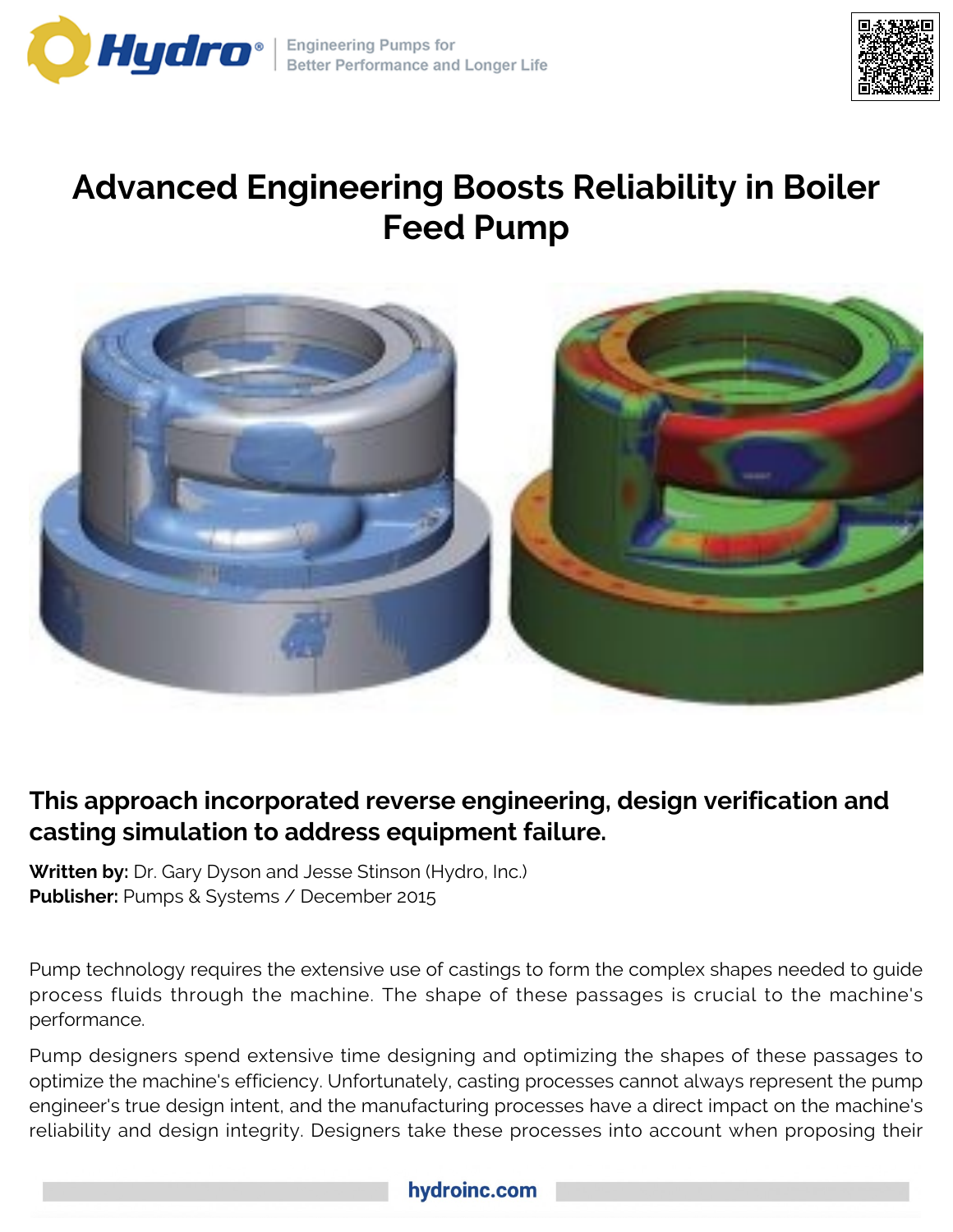



designs, but sometimes the deficiencies of the casting process become apparent after a major equipment failure.

One example involved determining the root cause behind the first-stage failure of a Worthington 12- WCND-166 six-stage boiler feed pump. The pump exhibited high vibration and performance degradation, and it was taken out of service. The inspection determined that a crack had resulted from a welded core plug.

#### **Examining the Pump**

Sand cores are used to form the internal cavities of the double-suction first stage. The double-suction geometry of the first-stage volute on this type of machine is complex because the designer must ensure adequate and balanced access to the eye of each side of the impeller. Also important is ensuring the impeller discharge is transported efficiently from the impeller into the subsequent stage with minimum losses.

Because of the complexity of the shapes involved, the sand cores required to form the shapes are also complex. Core holes are cast into the complex shapes to enable the foundry to clear out some of the hard-to-access areas—a necessary feature of this type of casting. Because of the failure emanating from this area, a process has been developed to eliminate core holes and prevent failure caused by core holes and plugs.

A group of experts investigating the problems on this six-stage boiler feed pump identified a number of other issues within the passageways by fully examining internal areas normally only accessible through destructive processes. They observed areas within the crossover where poor core fitment had caused a serious discontinuity within the passageway, as well as poor chaplet repair processes.

Pump manufacturers have invested heavily in traditional pattern equipment and, as a result, there is a reluctance to move away from their casting methodologies.

Another approach uses advanced reverse engineering, design verification, casting simulation and additive manufacturing techniques—rather than traditional pattern making—to develop a fault-free solution to the problem.

#### **Reverse Engineering**

There is an important difference between replication and reverse engineering. Reverse engineering involves an advanced, technologically robust process that helps to ensure that the essential geometric details of each part are captured and the deviations within each part associated with the process capability are eliminated.

This particular process involves several component steps that include data capture, which uses 3-D scanning technology to detail the component's internal and external geometry (see Figure 1, page 38).

The data verification process requires that a 3-D model be constructed from the scan data to represent the component. The data-to-model transposition undergoes a rigorous deviation analysis. The analysis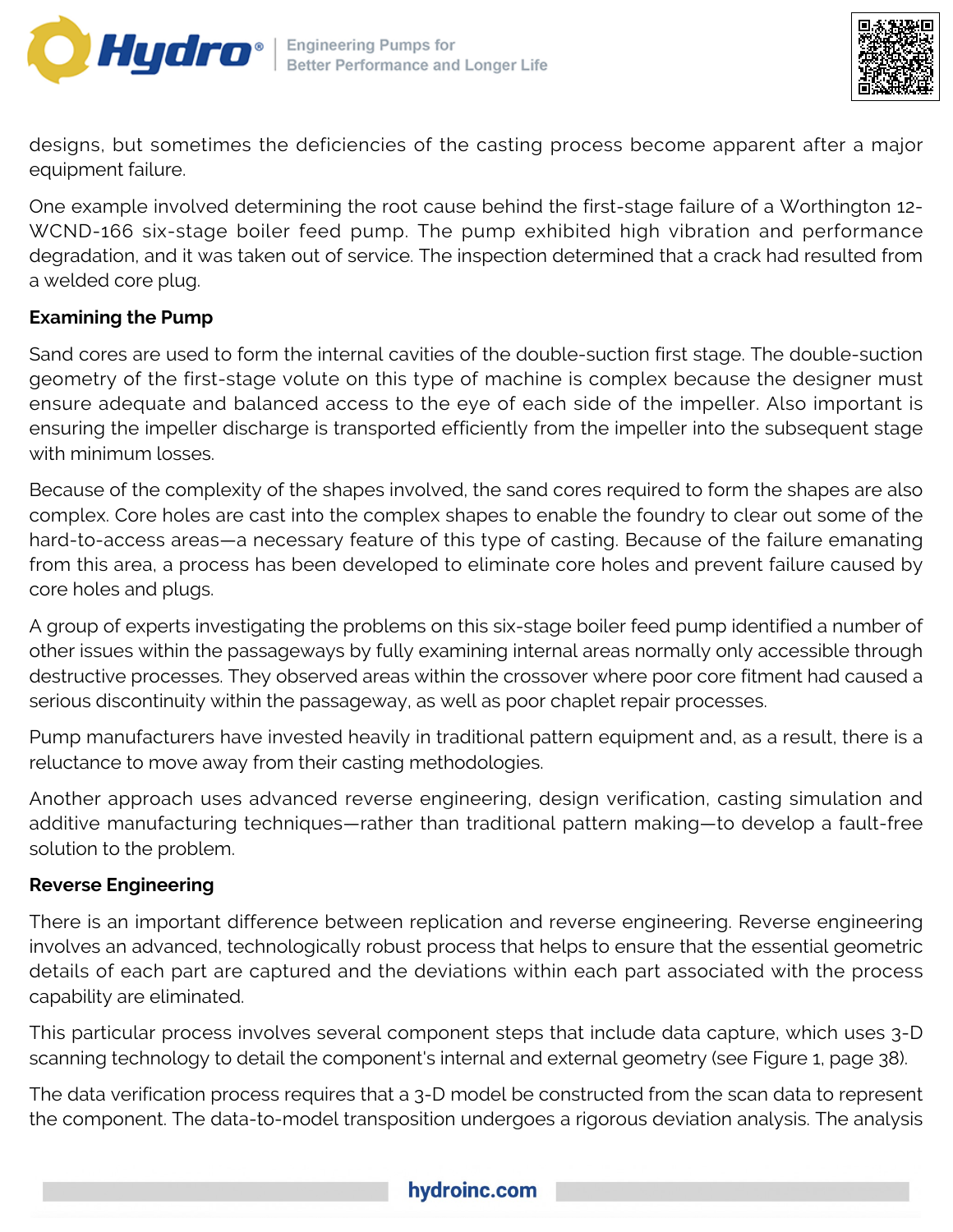



aligns the original scanned data with the model data and highlights discrepancies using a color-coding system (see Figure 2, page 38).

### **Design Verification**

In design verification engineering, the deviation from the model to scan data can point toward a number of areas where design verification can improve the casting process. Along with a verification of the passage diffusion, the design verification process identified a bulge on the volute wall of the sixstage boiler feed pump that was corrected (see Figure 3, page 38).

The design verification process also analyzes designs from first principles, and the importance of individual design features is applied to each component. This is a key event in separating manufacturing process deviations from design intent.

#### **Casting Simulation**

The traditional method applied to the castings, purchased through a traditional pump original equipment manufacturer (OEM), is to outsource the casting capability and expertise to a foundry.

It is possible to complete this step in-house using a company's combined ability in pump and casting design to deliver the needed components.

The computational fluid dynamics (CFD) analysis hones in on the optimum design for foundry setup, a process that is applied to every casting. The CFD analysis performed on the initial shape of the pump in question led to designing the appropriate riser pattern.

This pattern is crucial to preventing shrinkage problems occurring in the casting. A riser is a reservoir of molten metal from which the casting can draw to offset the shrinkage that occurs as the metal solidifies. Risers are placed in feed zones—areas that could give rise to a shrinkage defect.

Data developed from this analysis is used to develop a 3-D mold design. The analysis applies to every casting to ensure that each design is optimized to minimize casting defects and geometry errors.

#### **Final Verification**

The final step in the process involves a detailed verification and inspection of the casting to ensure the casting is free from defects, that it is the correct shape and that the hydraulic passages and wall thicknesses match the designer's intent.